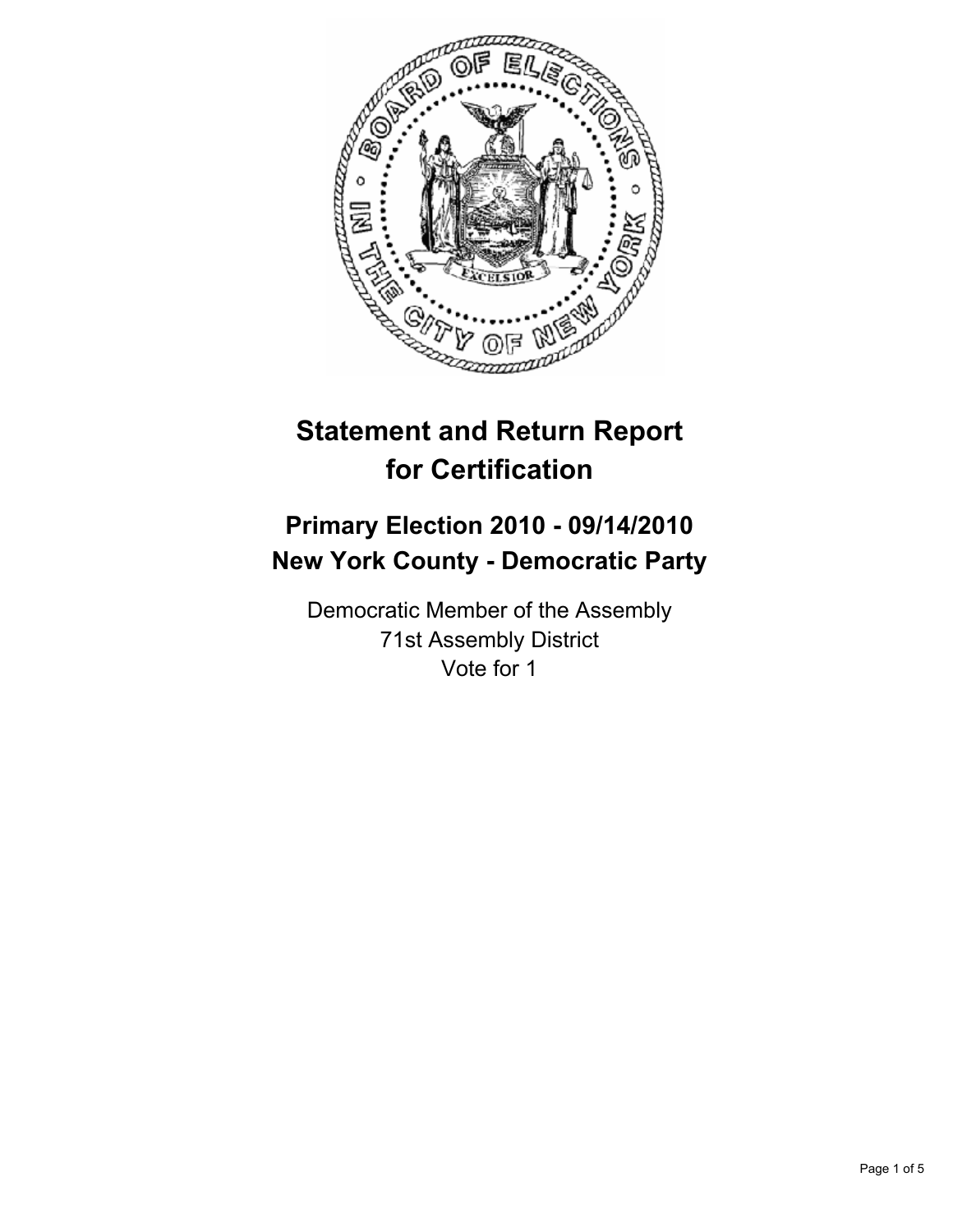

#### **Assembly District 71**

| <b>EMERGENCY</b><br>0<br>184<br>ABSENTEE/MILITARY<br>AFFIDAVIT<br>183<br>7,260<br>HERMAN D FARRELL JR.<br>ARIEL M FERREIRA<br>2,300<br>ADRIAN ESPALLAT (WRITE-IN)<br>1<br>ADRIANO ESPAILLAT (WRITE-IN)<br>1<br>ANYONE ELSE (WRITE-IN)<br>1<br>ARIEL FERREIRA (WRITE-IN)<br>$\overline{\mathbf{c}}$<br>ARIEL M. FERREIRA (WRITE-IN)<br>1<br>CHARLES RANGLE (WRITE-IN)<br>1<br>DAISY BRUDERER (WRITE-IN)<br>$\mathbf{1}$ |
|------------------------------------------------------------------------------------------------------------------------------------------------------------------------------------------------------------------------------------------------------------------------------------------------------------------------------------------------------------------------------------------------------------------------|
|                                                                                                                                                                                                                                                                                                                                                                                                                        |
|                                                                                                                                                                                                                                                                                                                                                                                                                        |
|                                                                                                                                                                                                                                                                                                                                                                                                                        |
|                                                                                                                                                                                                                                                                                                                                                                                                                        |
|                                                                                                                                                                                                                                                                                                                                                                                                                        |
|                                                                                                                                                                                                                                                                                                                                                                                                                        |
|                                                                                                                                                                                                                                                                                                                                                                                                                        |
|                                                                                                                                                                                                                                                                                                                                                                                                                        |
|                                                                                                                                                                                                                                                                                                                                                                                                                        |
|                                                                                                                                                                                                                                                                                                                                                                                                                        |
|                                                                                                                                                                                                                                                                                                                                                                                                                        |
|                                                                                                                                                                                                                                                                                                                                                                                                                        |
| DAVY CROCKETT (WRITE-IN)<br>1                                                                                                                                                                                                                                                                                                                                                                                          |
| DIOGENES PEIDOMO (WRITE-IN)<br>$\overline{c}$                                                                                                                                                                                                                                                                                                                                                                          |
| DIOGUES PODUMO (WRITE-IN)<br>$\mathbf{1}$                                                                                                                                                                                                                                                                                                                                                                              |
| DOMINGO M. FLORES (WRITE-IN)<br>1                                                                                                                                                                                                                                                                                                                                                                                      |
| EDWIN MACHOCA (WRITE-IN)<br>1                                                                                                                                                                                                                                                                                                                                                                                          |
| ELIZABETH RITTER (WRITE-IN)<br>$\mathbf{1}$                                                                                                                                                                                                                                                                                                                                                                            |
| G. LINARES (WRITE-IN)<br>$\mathbf 1$                                                                                                                                                                                                                                                                                                                                                                                   |
| <b>GABRIELA ROSA (WRITE-IN)</b><br>3                                                                                                                                                                                                                                                                                                                                                                                   |
| <b>GABRIELA ROSE (WRITE-IN)</b><br>$\mathbf{1}$                                                                                                                                                                                                                                                                                                                                                                        |
| GABRIELLA ROSA (WRITE-IN)<br>3                                                                                                                                                                                                                                                                                                                                                                                         |
| GUELLERMO, LINARES (WRITE-IN)<br>4                                                                                                                                                                                                                                                                                                                                                                                     |
| GUILLERMO LINARES (WRITE-IN)<br>8                                                                                                                                                                                                                                                                                                                                                                                      |
| GUILLERNO LINARES (WRITE-IN)<br>4                                                                                                                                                                                                                                                                                                                                                                                      |
| GUILLERVE LINARES (WRITE-IN)<br>1                                                                                                                                                                                                                                                                                                                                                                                      |
| 2<br><b>GUILTERMO LINARES (WRITE-IN)</b>                                                                                                                                                                                                                                                                                                                                                                               |
| JONATHAN BING (WRITE-IN)<br>1                                                                                                                                                                                                                                                                                                                                                                                          |
| JONATHAN TASINI (WRITE-IN)<br>1                                                                                                                                                                                                                                                                                                                                                                                        |
| JULISSA GOMEZ (WRITE-IN)<br>10                                                                                                                                                                                                                                                                                                                                                                                         |
| LAURIE WORTMAN (WRITE-IN)<br>1                                                                                                                                                                                                                                                                                                                                                                                         |
| LINARE (WRITE-IN)<br>1                                                                                                                                                                                                                                                                                                                                                                                                 |
| LINARES (WRITE-IN)<br>3                                                                                                                                                                                                                                                                                                                                                                                                |
| LINAYE (WRITE-IN)<br>1                                                                                                                                                                                                                                                                                                                                                                                                 |
| MATT HIGGINZ (WRITE-IN)<br>1                                                                                                                                                                                                                                                                                                                                                                                           |
| MATTHEW WEERTS (WRITE-IN)<br>1                                                                                                                                                                                                                                                                                                                                                                                         |
| MICKEY MOUSE (WRITE-IN)<br>4                                                                                                                                                                                                                                                                                                                                                                                           |
| 1<br>NELSO DENIS (WRITE-IN)                                                                                                                                                                                                                                                                                                                                                                                            |
| NELSON A. DENIS (WRITE-IN)<br>1                                                                                                                                                                                                                                                                                                                                                                                        |
| NELSON DENIS (WRITE-IN)<br>1                                                                                                                                                                                                                                                                                                                                                                                           |
| NELSON DENNIS (WRITE-IN)<br>1                                                                                                                                                                                                                                                                                                                                                                                          |
| NO NAME (WRITE-IN)<br>110                                                                                                                                                                                                                                                                                                                                                                                              |
| PANTS TO HIGH - MCMILLIAN (WRITE-IN)<br>1                                                                                                                                                                                                                                                                                                                                                                              |
| RANDY ORTON (WRITE-IN)<br>1                                                                                                                                                                                                                                                                                                                                                                                            |
| ROBERT JACKSON (WRITE-IN)<br>4                                                                                                                                                                                                                                                                                                                                                                                         |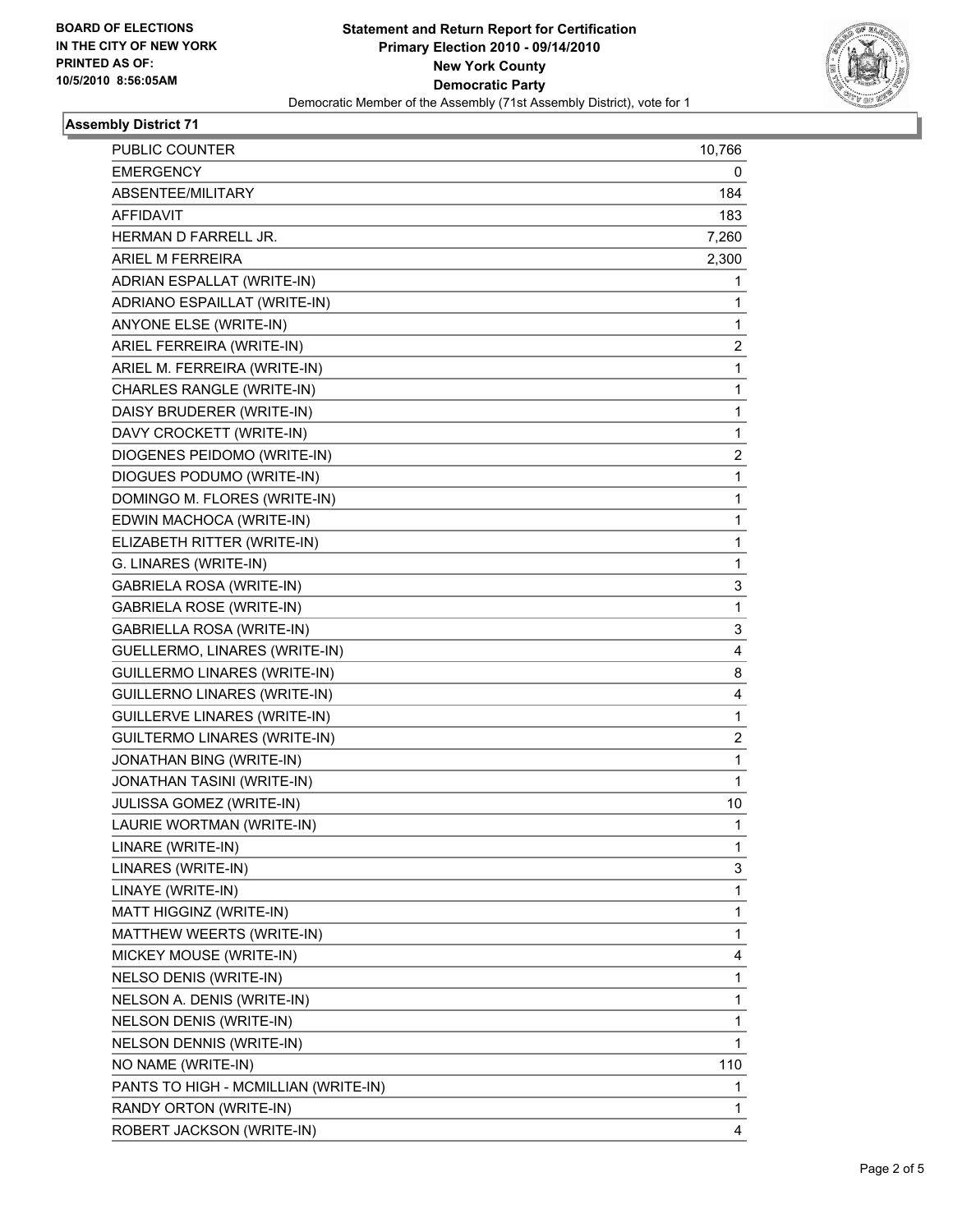

## **Assembly District 71**

| <b>Total Votes</b>            | 9.753 |
|-------------------------------|-------|
| WIILIAM MERASO (WRITE-IN)     |       |
| TODD VAL CONSOLOSO (WRITE-IN) |       |
| THOMAS SKOKES (WRITE-IN)      |       |
| THOMAS GILES (WRITE-IN)       |       |
| TENOCES GUILLERMO (WRITE-IN)  |       |
| SHMOO (WRITE-IN)              |       |
| ROSA GABRIELA (WRITE-IN)      |       |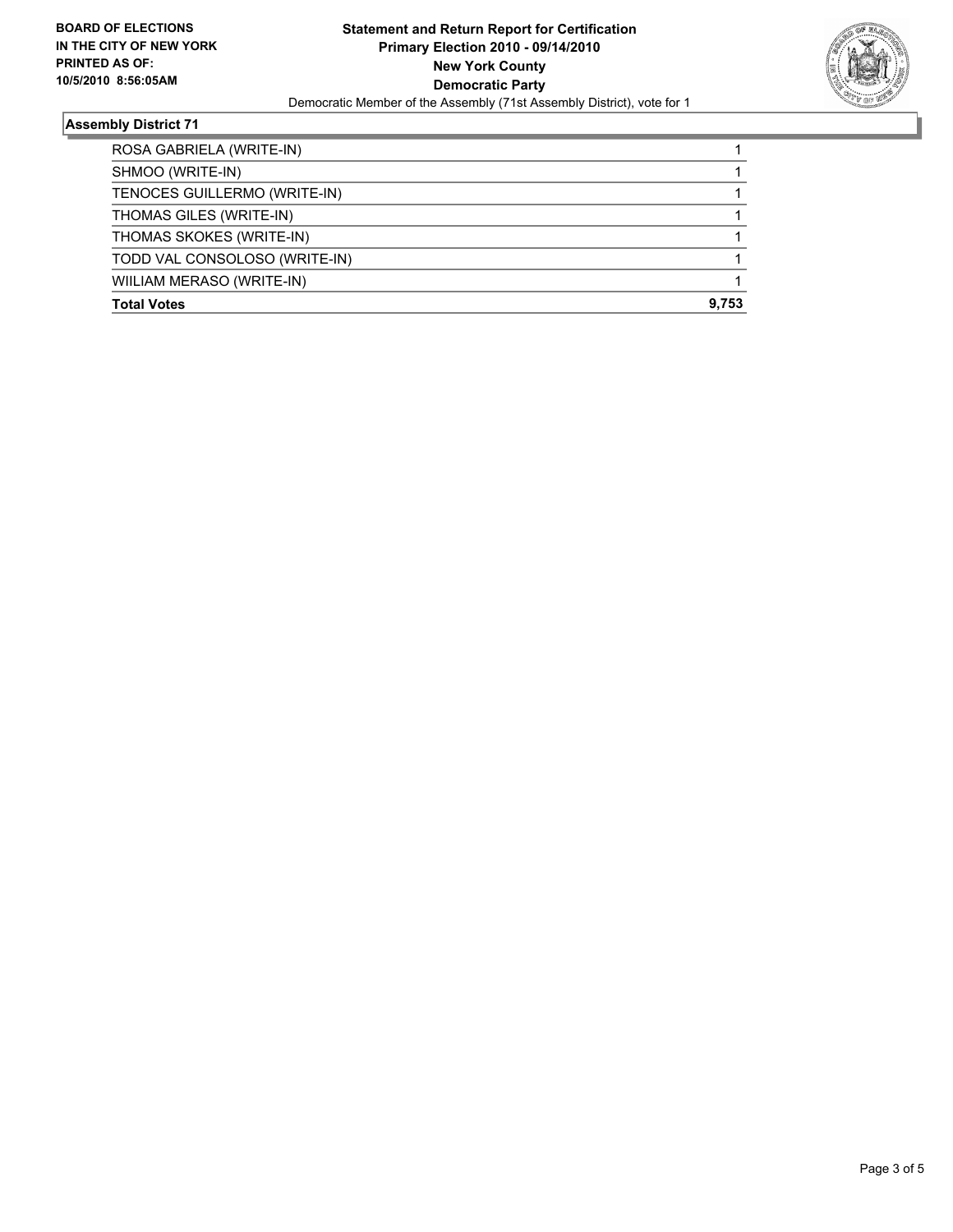

#### **Total for Democratic Member of the Assembly (71st Assembly District) - New York County**

| PUBLIC COUNTER                       | 10,766         |
|--------------------------------------|----------------|
| EMERGENCY                            | 0              |
| ABSENTEE/MILITARY                    | 184            |
| <b>AFFIDAVIT</b>                     | 183            |
| HERMAN D FARRELL JR.                 | 7,260          |
| ARIEL M FERREIRA                     | 2,300          |
| ADRIAN ESPALLAT (WRITE-IN)           | 1              |
| ADRIANO ESPAILLAT (WRITE-IN)         | 1              |
| ANYONE ELSE (WRITE-IN)               | 1              |
| ARIEL FERREIRA (WRITE-IN)            | 2              |
| ARIEL M. FERREIRA (WRITE-IN)         | 1              |
| CHARLES RANGLE (WRITE-IN)            | 1              |
| DAISY BRUDERER (WRITE-IN)            | 1              |
| DAVY CROCKETT (WRITE-IN)             | 1              |
| DIOGENES PEIDOMO (WRITE-IN)          | $\overline{a}$ |
| DIOGUES PODUMO (WRITE-IN)            | 1              |
| DOMINGO M. FLORES (WRITE-IN)         | 1              |
| EDWIN MACHOCA (WRITE-IN)             | 1              |
| ELIZABETH RITTER (WRITE-IN)          | 1              |
| G. LINARES (WRITE-IN)                | 1              |
| <b>GABRIELA ROSA (WRITE-IN)</b>      | 3              |
| <b>GABRIELA ROSE (WRITE-IN)</b>      | 1              |
| GABRIELLA ROSA (WRITE-IN)            | 3              |
| GUELLERMO, LINARES (WRITE-IN)        | 4              |
| GUILLERMO LINARES (WRITE-IN)         | 8              |
| GUILLERNO LINARES (WRITE-IN)         | 4              |
| <b>GUILLERVE LINARES (WRITE-IN)</b>  | 1              |
| GUILTERMO LINARES (WRITE-IN)         | 2              |
| JONATHAN BING (WRITE-IN)             | $\mathbf 1$    |
| JONATHAN TASINI (WRITE-IN)           | 1              |
| JULISSA GOMEZ (WRITE-IN)             | 10             |
| LAURIE WORTMAN (WRITE-IN)            | 1              |
| LINARE (WRITE-IN)                    | 1              |
| LINARES (WRITE-IN)                   | 3              |
| LINAYE (WRITE-IN)                    | 1              |
| MATT HIGGINZ (WRITE-IN)              | 1              |
| MATTHEW WEERTS (WRITE-IN)            | 1              |
| MICKEY MOUSE (WRITE-IN)              | 4              |
| NELSO DENIS (WRITE-IN)               | 1              |
| NELSON A. DENIS (WRITE-IN)           | 1              |
| NELSON DENIS (WRITE-IN)              | 1              |
| NELSON DENNIS (WRITE-IN)             | 1              |
| NO NAME (WRITE-IN)                   | 110            |
| PANTS TO HIGH - MCMILLIAN (WRITE-IN) | 1              |
| RANDY ORTON (WRITE-IN)               | 1              |
| ROBERT JACKSON (WRITE-IN)            | 4              |